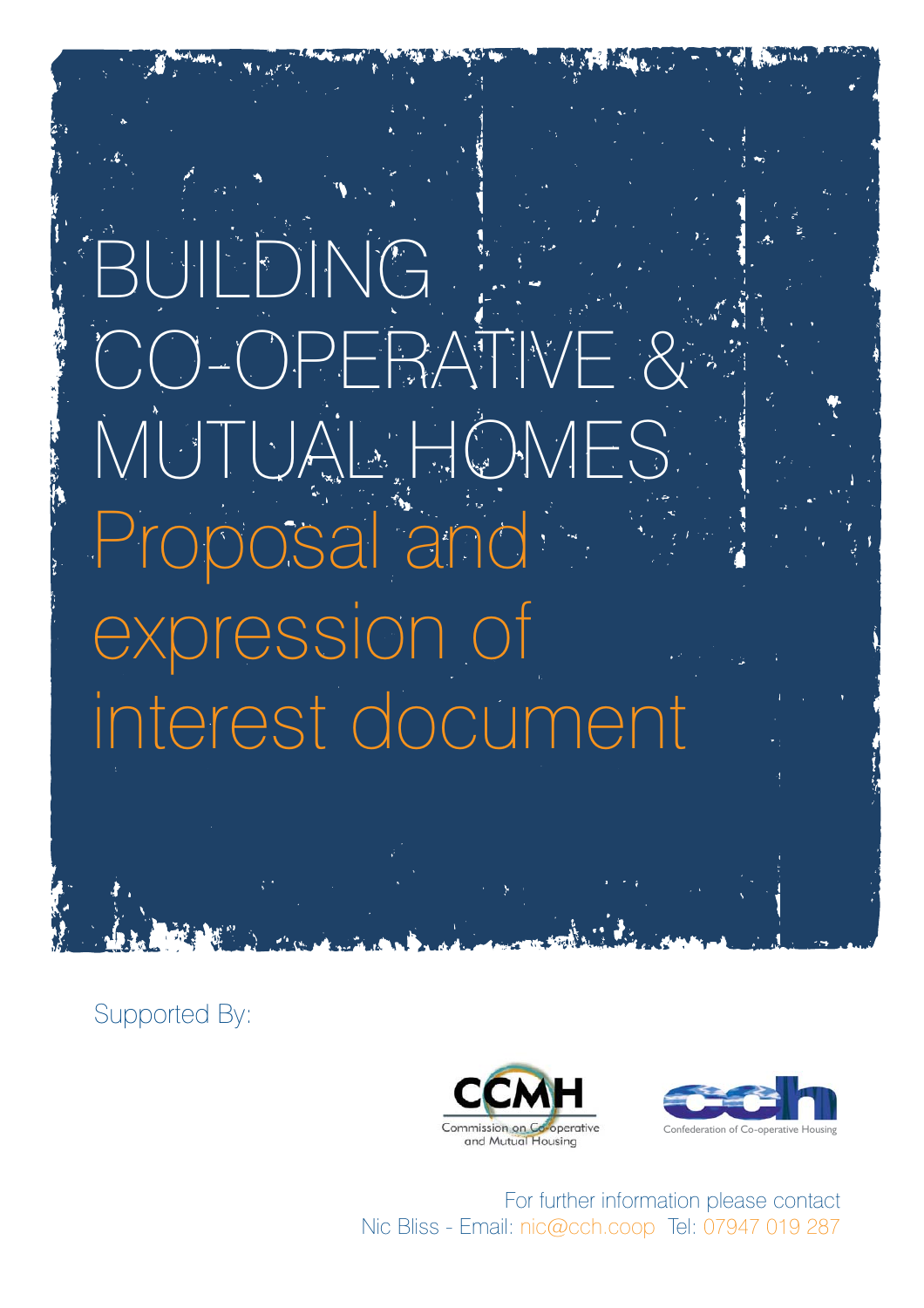# Introduction

In the new economic reality, traditional approaches to providing the homes that people need are not going to work. Mortgage finance for first time buyers will remain difficult for the foreseeable future, and severe limitations on public finance for affordable housing means that we are far from "business as usual". We need to consider new partnerships for the new environment.

The "Building Co-operative & Mutual Homes" scheme is a new option for financing housing development. This proposal aims to generate the development of a large number of new co-operative and mutual housing schemes to enable more people in need of a decent affordable home to secure the additional personal and social *Big Society* benefits created by cooperative and mutual housing.

These benefits were set out in the Commission for Co-operative and Mutual Housing's "Bringing Democracy Home" report launched in the Houses of Parliament in November 2009 with the support of the three main political parties<sup>1</sup>. Exploring the potential role of co-operative and mutual housing within the new housing environment, the Commission concluded that:

*"The overwhelming weight of the evidence that has been presented to us has led us to the clear conclusion that the UK needs to bring co-operative and mutual housing options into our national housing policies".*

The Commission's report identified a range of benefits of co-operative and mutual housing – that it could meet the needs and aspirations of a wide cross section of our community; that it performs as well as, if not better, than other forms of housing; and that it provides various social and community benefits. The report went on to "call for an aim to be set that by 2030, each town, village and community should be able to offer co-operative and mutual housing options to potential residents". This proposal is intended to kickstart turning this vision into a reality – setting out how local authorities, housing organisations, government, the co-operative and mutual housing sectors, and most importantly local communities can all work together to build mutual homes and communities to meet our future housing needs.

 <sup>1</sup> The Commission for Co-operative & Mutual Housing was an independent Commission chaired by Adrian Coles, the Director General of the Building Societies Association. The Commission brought together "mainstream" housing sectors (most notably through David Orr, the Chief Executive of the National Housing Federation, and Sarah Webb, the Chief Executive of the Chartered Institute of Housing) with the co-operative movement (most notably through Dame Pauline Green MBE, the Chief Executive of Co-operativesUK, and Nic Bliss, the Chair of the Confederation of Co-operative Housing). The Commission was led operationally by Executive Commissioner Dr Chris Handy MBE (Chief Executive of the Accord Housing Group), who has continued to lead the Commission's Implementation Team, set up to progress some of its recommendations and to facilitate this proposal.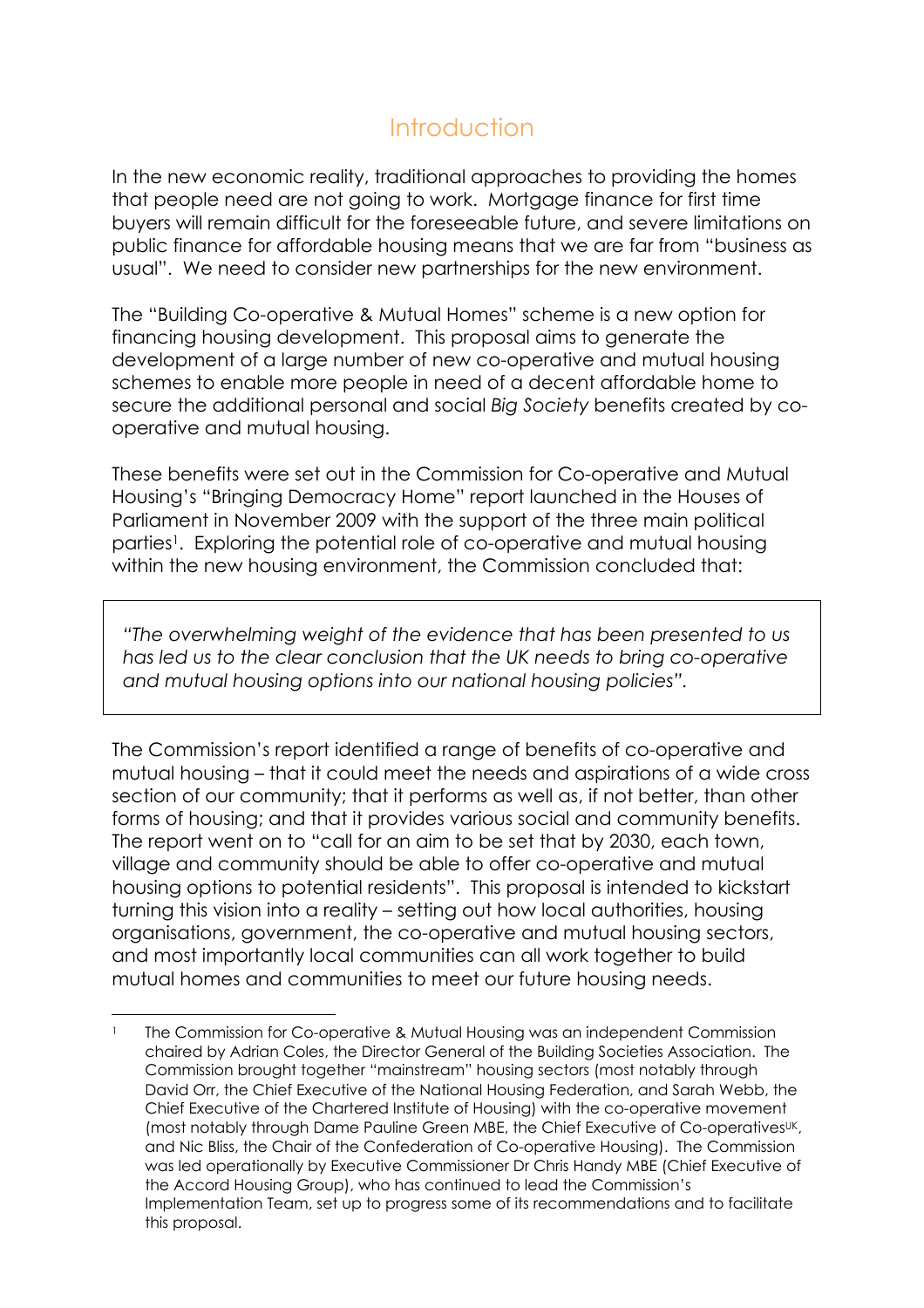# Key elements of the programme

This proposal and expression of interest is designed to explore:

- the level of interest, particularly in local Government, in the programme;
- views on what will be needed to make the programme a reality
- what your organisation can bring to the table to help develop the programme and realise the Commission's recommendation to expand the offer of co-operative and mutual housing as an option for communities throughout the country

The key elements of the proposed programme are as follows:

- establishment of a loan fund anticipated to be about £250 million to enable development of co-operative and mutual housing
- $\cdot$  the development of between 1,500 and 2,500 homes through the development of between 30 and 50 new co-operative and mutual housing organisations
- the fund will be supported by a consortium of housing associations and other organisations with assets available to secure capital at competitive rates to new organisations (asset ownership arrangements will be dependent on the structures needed to secure capital financing).
- to maximise possible cross subsidy (through making best use of available land, public grant and other resources) to enable the greatest possible number of homes to be built - whilst making the homes as affordable as they can be
- $\cdot$  the programme will work in partnership with local authorities and other community organisations to generate these projects. Local authorities are best placed to understand what local land and resources are available; what local demand there is for homes and of what type; and to ensure that local community groups are facilitated to establish cooperative and mutual housing
- beyond specifying that local democratic community membership organisations should control the housing assets developed, the approach is not prescriptive about what homes, tenures or type of organisation should be developed. Information about current co-operative and mutual housing options is available, but it may be appropriate for local people to choose to develop a completely new option.

The proposal is consistent with the Coalition Government's aspirations for the Big Society and localism. It is about generating local community vision, responsibility and stewardship of assets that they have commissioned, designed and developed.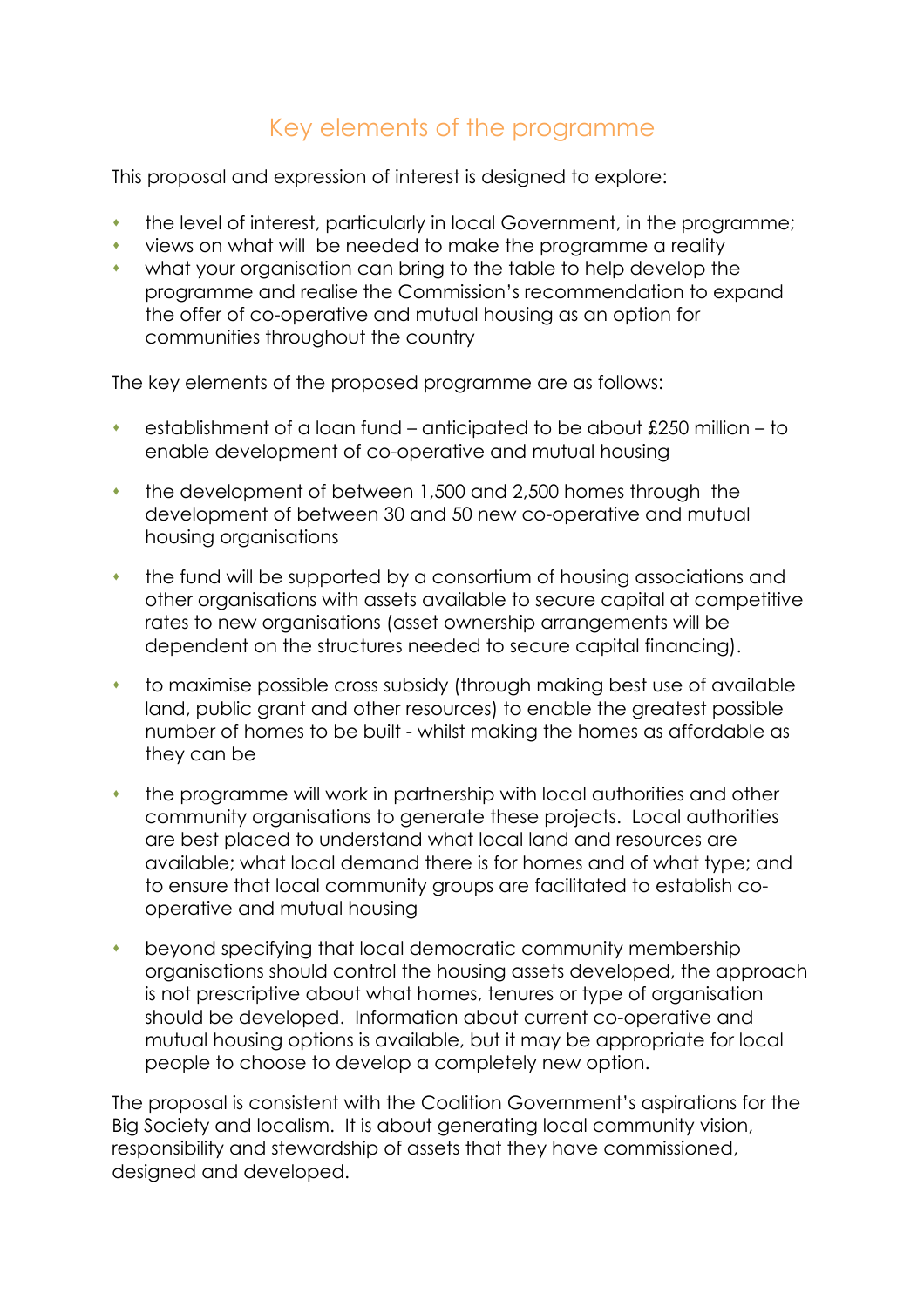#### Development of the programme

This programme is being facilitated by the Implementation Team set up by the Commission for Co-operative and Mutual Housing, working with the Confederation of Co-operative Housing2 and the "Mutual Housing Group" – a forum that brings together key mutual sector partners with officers from the Communities & Local Government and the Homes & Communities Agency3.

We have had dialogue with Communities & Local Government and the Homes & Communities Agency – both of whom consider that the Commission's proposals may fit in with Government priorities. We will explore potential Government support for the programme as it develops.

Some local authorities and housing associations have already expressed interest to us in co-operative housing. This proposal is particularly intended to explore the interest from potential partners:

- from local authorities to use their well being powers to assemble sites for co-operative and mutual housing and to work with us to develop and support community led housing initiatives and sources of funding
- from housing associations to use some of their assets and skills to develop and support co-operative and mutual housing initiatives within the new environment of localism and the Big Society.

The governance, organisational and operational structures for delivery of the programme will evolve in partnership with the partner organisations which come forward to participate in it.

<sup>&</sup>lt;sup>2</sup> The Confederation of Co-operative Housing is the national representative body for cooperative and mutual housing. It was set up in 1994 to provide representation for cooperative housing organisations. As well as providing advisory services for housing coops, it also has had involvement with most of the other forms of co-operative and mutual housing, most notably developing the Community Gateway model. In 2009, the CCH, working with the Tenant Services Authority, published an accreditation system for cooperative and mutual housing adapting TSA governance and other standards to meet the needs of community-led housing organisations. Further information on the CCH can be found at www.cch.coop

<sup>&</sup>lt;sup>3</sup> The Mutual Housing Group was set up as an independent body to implement a Commission recommendation that the different co-operative and mutual housing sectors should be in dialogue with each other. It brings together representatives involved with co-operative housing, tenant management, community land trusts, cohousing, community gateways, self building housing and development trusts, and the meetings of the group are also open to representatives from HCA and the CLG.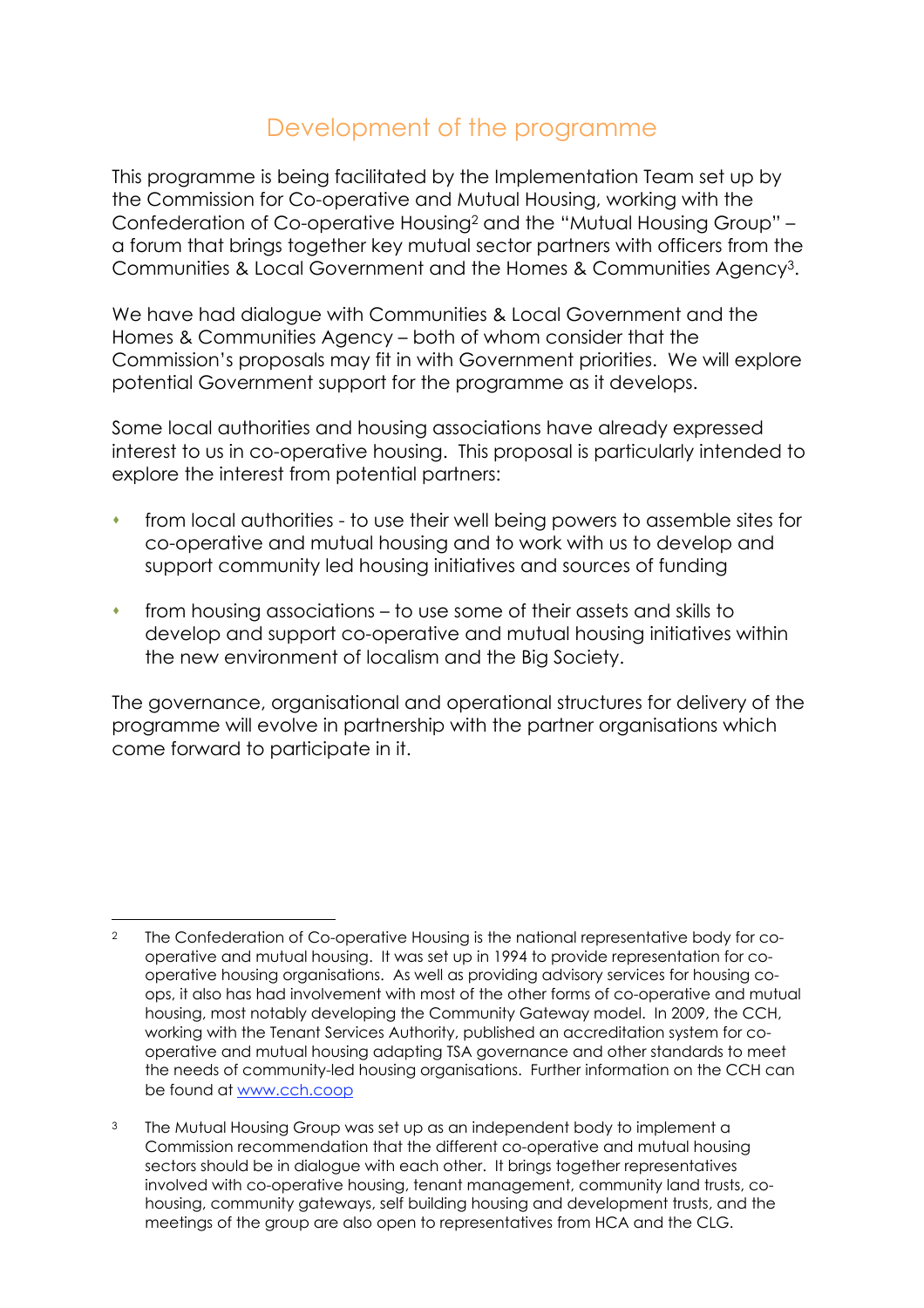# The local authority role

Local authorities will play a key role in the development of co-operative and mutual housing schemes. They will set the strategic policy framework in which schemes can be encouraged and delivered. They will provide high level support and raise awareness in the communities they serve. And they can provide loan finance, resources, skills and assets to help bring forward and secure the future sustainability of schemes and projects.

Local authorities will want to support this programme because it will:

- develop much needed homes through recyclable loan funding
- leverage your assets (eg. available land, Right to Buy capital receipts and other resources) in a way that will benefit their communities whilst at the same time potentially retaining freehold ownership
- provide housing for people on different levels of incomes
- support local communities to develop their own local solutions
- build local community capacity and infrastructure with ongoing and positive links to local authorities
- support co-operative and mutual housing a model of housing provision with significant potential (as shown in "Bringing Democracy Home")
- dependent on the outcome of Housing Revenue Account reform, potentially enable small scale community housing transfers, again whilst potentially retaining freehold ownership
- support the Big Society, localism and the Community Right to Build
- build internal capacity and expertise around community-led planning and development
- create and support local employment and skill development

# The Housing Association Role

Through this project, housing associations can use their skills, experience and capacity to benefit local communities and to help build co-operative and mutual housing. The project looks to the housing association sector to provide asset cover, alongside support for planning and design; financing and construction; management and maintenance models; and long term asset stewardship.

Housing associations will want to support this programme because it will:

 be seen as part of a substantial national initiative to develop the Big Society, localism and Community Right to Build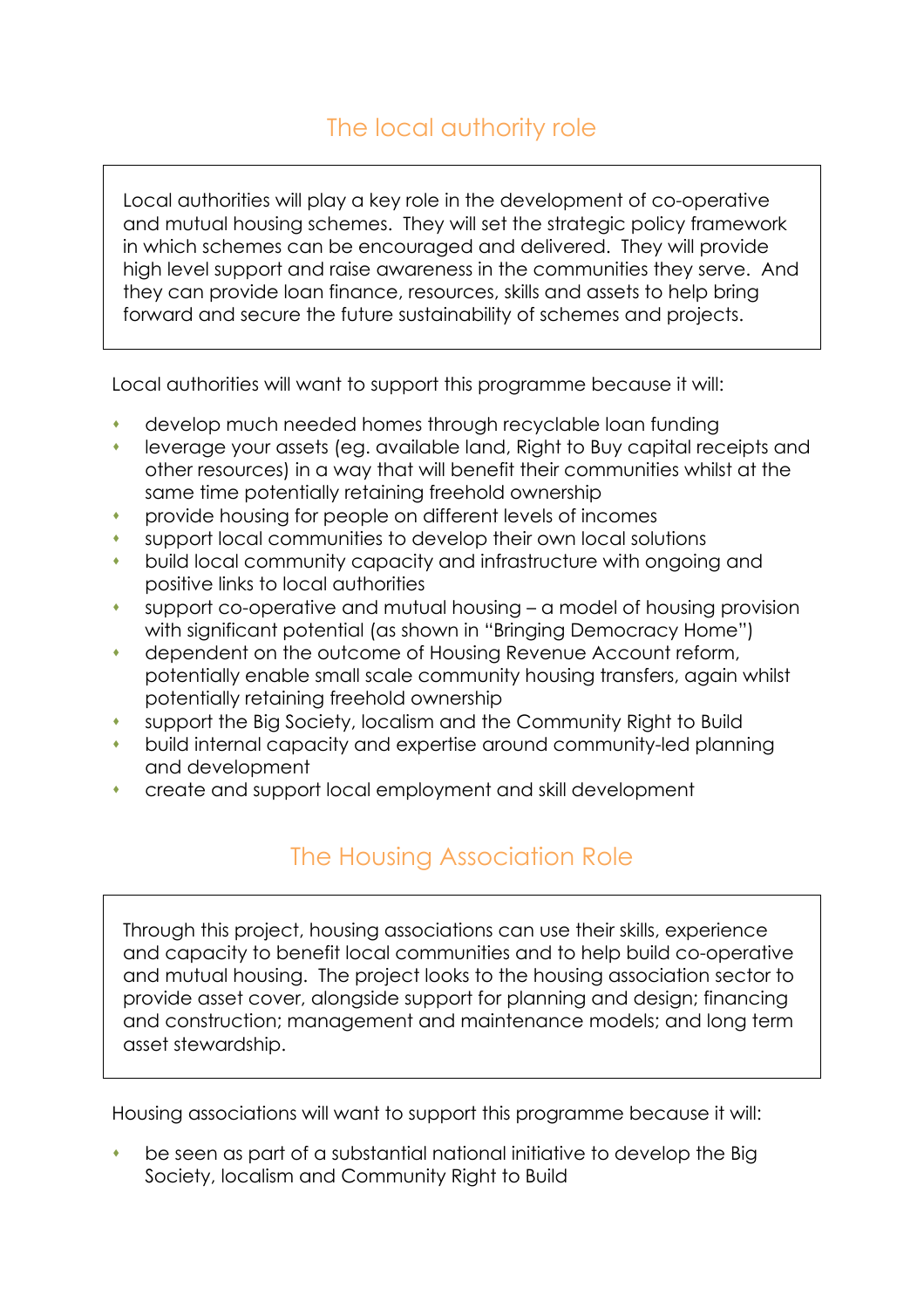- be part of the nation's housing strategy in building homes for people who need them
- be part of local authority housing strategies
- put your assets to work (whilst retaining them) to support local communities to develop their own local solutions
- increase your development programme in a constrained environment, using your development and other skills to support local communities
- establish and develop your relationships with local communities and local authorities
- enhance your tenure spread, diversify delivery models and spread financial risk
- energise and enhance your resident empowerment strategies

# The Community Role

This project will not exist if local communities are not generated to take the leading role in shaping co-operative and mutual housing organisations. The role of communities will be to participate at the forefront of schemes – designing them; developing their ability to run the organisations established; and stewarding them into the future.

The reasons why co-operative and mutual housing might be attractive to individuals and communities are detailed in "Bringing Democracy Home"4. They include:

- provision of a good quality home in a strong mutually supportive community environment
- meeting aspirations for security, freedom, status and standard of living usually in better ways than public or private renting, and in some cases, as well as individual home ownership, particularly through co-operative and mutual forms of owner occupation
- providing an environment that develops personal skills and community capital and infrastructure
- being appropriate for particular groups of people, such as for elderly or young people or for particular communities of interest
- the development of local community assets

<sup>4</sup> Based on research from focus groups carried out by MEL Research and other research, Chapter three of "Bringing Democracy Home" explored what people are looking for from their housing choices; how co-operative and mutual housing measures up to the key criteria that makes home ownership the aspiration of choice and the positive aspirations for co-operative and mutual housing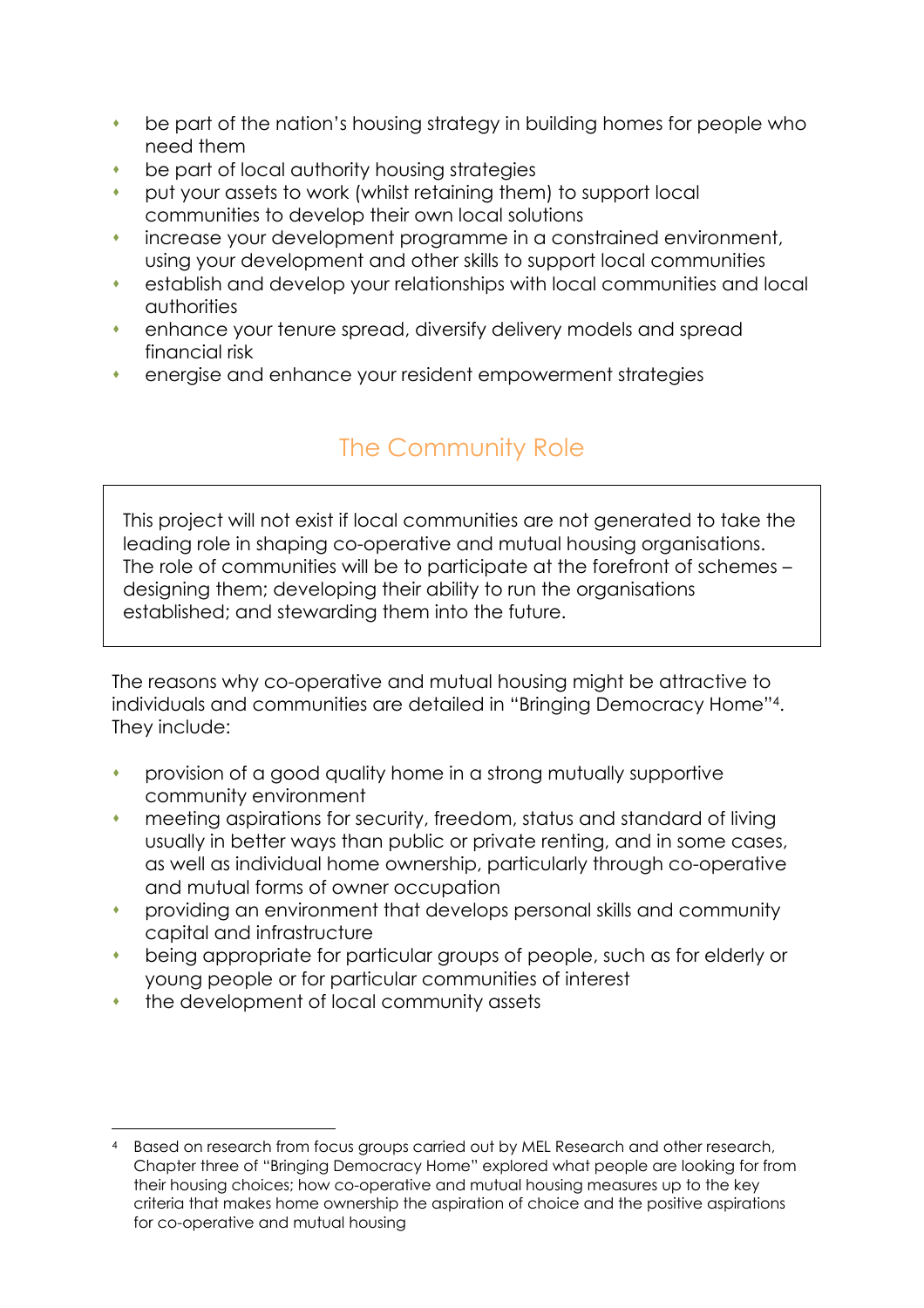# Financing the programme

Initial discussions with banks and other financial institutions, facilitated by the Homes & Communities Agency, the National Housing Federation and others, have indicated that:

- banks and financial institutions are interested in providing volume finance to develop co-operative and mutual housing (ie. the £250 million sum derived from discussions with financial institutions)
- they are open to financing co-operative and mutual housing if the risk profile developed makes it an attractive investment. They do not consider it to be a higher risk activity, and it would not attract higher interest rates than other forms of affordable housing.
- larger financial institutions are reluctant to provide small sums of money to individual co-operative and mutual housing schemes, and have proposed the establishment of an intermediary arrangement developed by the Commission through a consortium of housing associations to enable on lending to individual schemes

The Commission has established a finance group5 which is exploring how to finance the development of co-operative and mutual housing. Its report will be published shortly<sup>6</sup>. It considers:

- the mechanics of raising finance for this proposal interest from lenders and investors, and outline structures needed to secure finance
- methods of raising finance ie. through direct lending from a group of lenders, through issuing bonds, and/or through other means
- other routes to raise small amounts of finance for co-operative and mutual housing

Dependent on the success of the scheme, repayments, and potentially additional finance, will subsequently be used to fund further developments.

 <sup>5</sup> The Finance Group is chaired by Blase Lambert BSc(Econ) from the Confederation of Co-operative Housing, and includes representation from the Homes & Communities Agency, the National Housing Federation, the Chartered Institute of Housing and others.

<sup>6</sup> The report will be available shortly on www.ccmh.coop and www.cch.coop . The report will also be available on Homes & Communities Agency, Chartered Institute of Housing and National Housing Federation websites.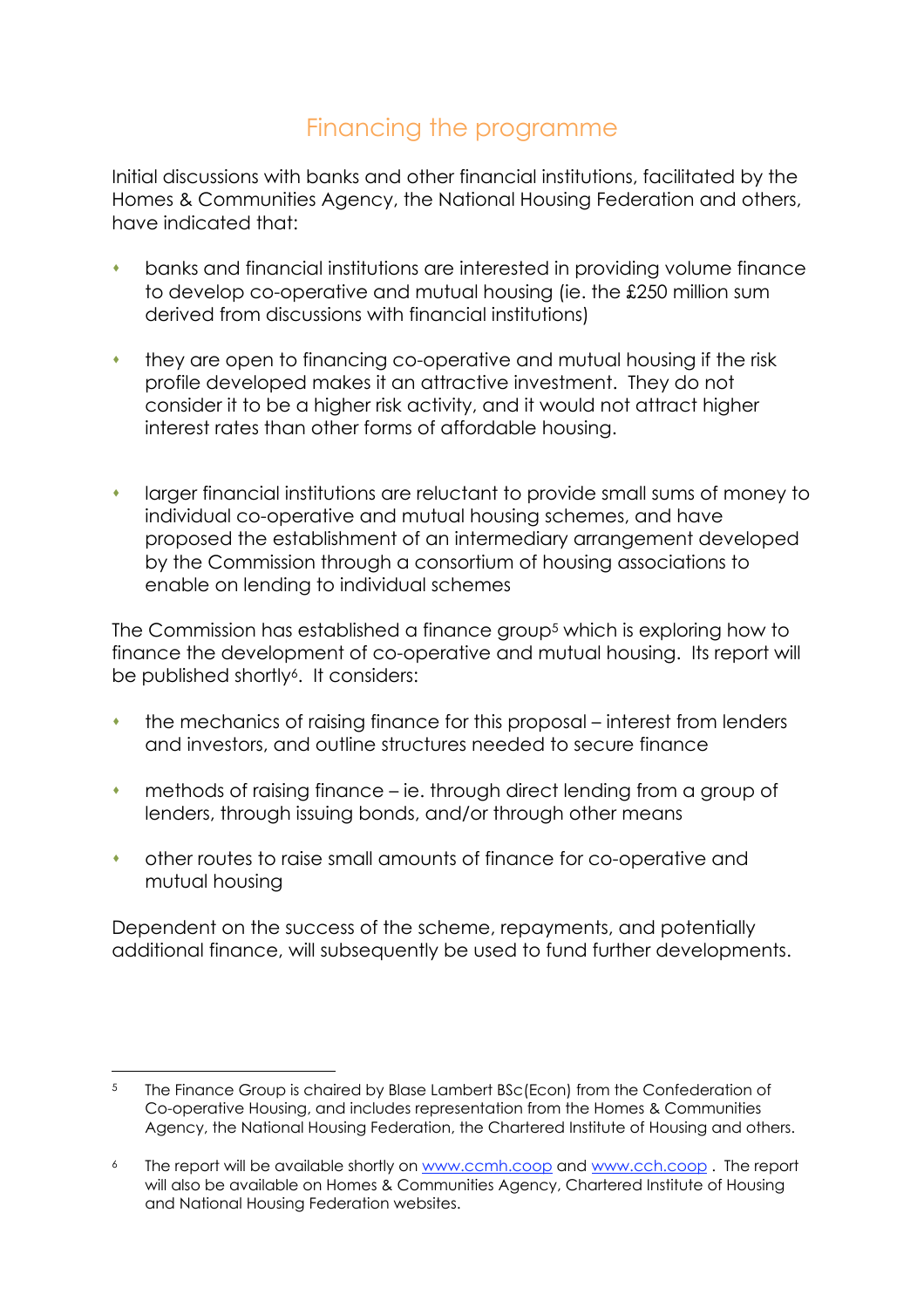# What will be developed?

Our primary aim in this programme is to establish democratic community membership organisations, based on co-operative and mutual principles, that will steward and control the management of the housing assets developed. However the programme will ensure flexibility and freedom around the funding model and will encourage diversity – using the best available means to meet the local needs and aspirations of individuals, communities and partners to the project.

Freehold ownership of assets may not be possible for co-operative and mutual housing organisations. Agreements could be made to transfer freehold ownership in the future (once development costs have been paid for), provided assets developed are able to provide security for future cooperative and mutual housing development. Alternatively, it may be appropriate for local authorities providing land or other resources to retain freehold ownership. Structures that most closely resemble ownership could be developed from the outset (eg. community leasehold ownership).

The CCH (and others) will provide information on existing types, models and structures of co-operative and mutual housing, but local communities may choose to use other methods to set up co-operative and mutual housing. The CCH will also advise regarding facilitation and support arrangements, and long term community governance arrangements<sup>7</sup>. The type, scale, value and tenures of projects developed will depend on resources and local circumstances.

The following routes may be used to generate co-operative and mutual housing schemes:

- a) A community organisation may generate organically from groups of local people who want to set up a co-operative and mutual housing scheme. This may be the best way for a scheme to develop - the local people involved will bring their own energy and enthusiasm for the scheme. However, we know from experience that organic generation like this happens only occasionally, and even where it does, it is not always easy to match it to the resources and infrastructure needed to develop a scheme. Nonetheless, wherever possible the programme will seek to achieve that match.
- b) A local authority, having had discussions with local communities through its existing consultation mechanisms, may choose to develop and facilitate one or more co-operative and mutual housing schemes. Depending on the tenures of the scheme envisaged, the local authority can generate interest in the scheme through its housing register, its

<sup>&</sup>lt;sup>7</sup> A condition of funding will be that new organisations comply with the CCH accreditation framework for co-operative housing, ensuring appropriate and effective governance and viability.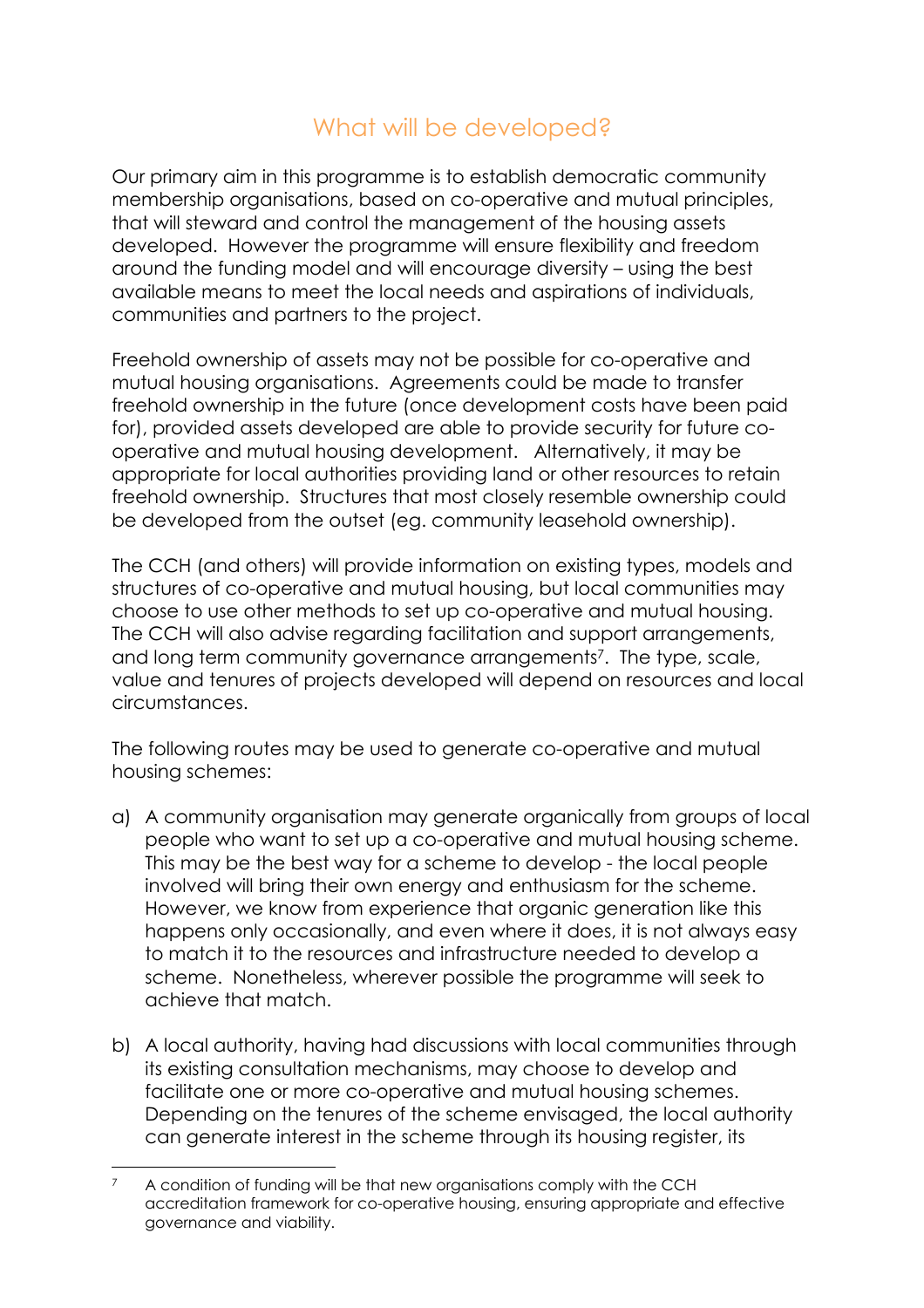housing advice provision, and through encouraging people wishing into buy into co-operative and mutual housing, through working with existing tenants of their own homes. The CCH and other bodies will provide advice to local authorities as necessary and required, to assist them turn interest generated into co-operative and mutual housing groups.

- c) A housing association or other housing organisation that wishes to participate in this programme, may choose to generate a co-operative and mutual housing organisation through the sources it normally uses to develop schemes.
- d) An existing co-operative and mutual housing organisation with unrestricted assets may wish to expand. It will generate a group of either existing or prospective members who will lead consideration of their expansion proposals.

#### Numbers and types of homes

This first phase of lending (£200m to £300m) will enable the development of between approximately 1,500 and 2,500 homes. This is calculated on the basis of developing homes at an average cost of between £130K and £170K per home (the range dependent on the locality), which could be subsidised either through provision of land to enable greater affordability, through any public grant that may be available, through local authority Right to Buy capital receipts or other sources.

These numbers may be increased by the inclusion of homes for sale or shared ownership. Difficulties in the housing market have led financial institutions to be cautious about cross-subsidising affordable homes from the sale of homes, attracting higher interest rates for such products. However, we anticipate that co-operative and mutual housing schemes that rely on less cross subsidisation may be possible.

We consider that a significant proportion of homes developed are likely to be intermediate co-operative and mutual housing. The greater the degree of subsidy through land or other resources provided will enable greater affordability. Current discussions with the Homes & Communities Agency indicate that there will be some public grant available, but the amount available and the purposes it can be used for are not clear at this time.

Existing co-operative and mutual housing organisations are of varying size, but the developments in this programme will be limited by what land is available to develop homes. We estimate that the average size of developments will be 50 homes, although some could be bigger and some could be smaller.